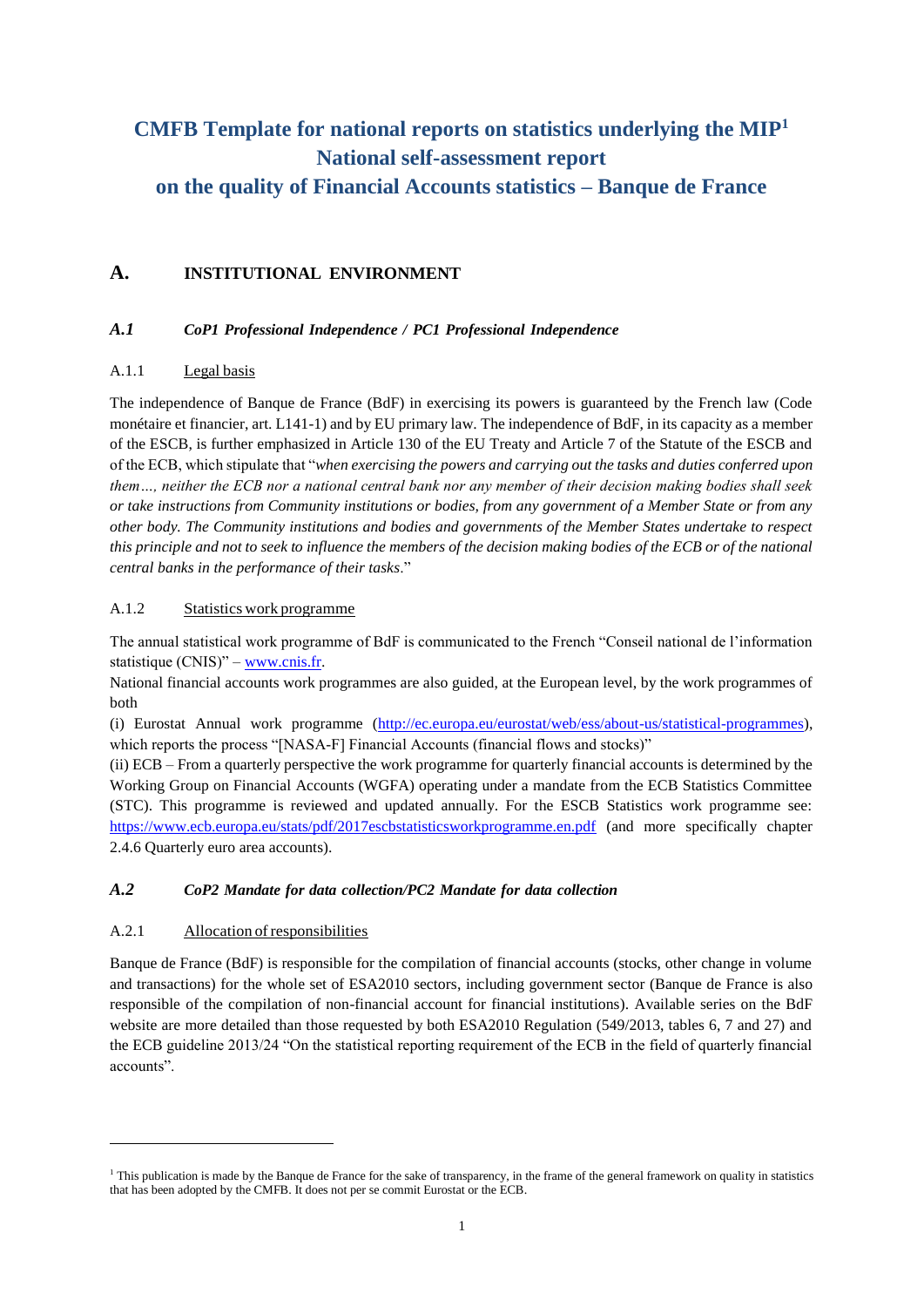#### A.2.2 Legal basis

The responsibility of BdF regarding the compilation of financial accounts is based on a Memorandum of Understanding with Insee and DGFiP, the latest version being updated in December 2010. This MoU details the collaboration between Insee and BdF recalling the leadership of the NSI in the field of national accounts (coordination): the calendar for annual campaign, the organisation of the regular benchmarking, a precise delineation of data exchange (tables to be exchanged including those related to general government, individual data, B9, list of entities).

Moreover, the BdF, as member of the ESCB, is required to transmit quarterly financial account to the ECB (MUFA guideline 2013/24) and annual financial accounts (tables 6 and 7) to Eurostat according to the Regulation 549/2013*.*

#### *A.3 CoP6 Impartiality and objectivity / PC6 Impartiality and objectivity*

#### A.3.1 Advanced release calendar

A release calendar for the quarterly financial accounts is available on the BdF website [\(https://www.banque](https://www.banque-france.fr/en/statistics/calendar)[france.fr/en/statistics/calendar\)](https://www.banque-france.fr/en/statistics/calendar). These accounts are released at fixed date consistent with the MUFA guideline. According to this guideline, transmission to the ECB is at T+97 days. A more comprehensive set of data (around 48,000 series) is publicly disseminated 10 days after the transmission deadline (mid-April for Q4, mid-July for Q1, mid-October for Q2 and mid-January for Q3). This dissemination is accompanied by three Stat Info<sup>2</sup> focusing on indebtedness ratio and non-financial agents (households, non-financial corporations and general government).

#### A.3.2 Revision policy

Financial accounts are elaborated directly on a quarterly basis. Annual financial accounts are derived from quarterly ones. Annual flows are the sum of the four quarters and annual stocks are the amounts recorded at the end of the year. Quarterly series are subject to a precise revision calendar described below:

#### Regular / routine revisions

1

– In October of year N, quarterly financial accounts related to the second quarter of year N are released. The first quarter of year N is also revised as well as all quarters for years N-1, N-2 and N-3. The deepness of revision is therefore 13 quarters corresponding to: the inclusions of QFAGG data consistent with the second EDP notification (small revisions), the integration of updated BoP and IIP data arising from the annual campaign of BoP compilers (April to May each year) and the integration of balance sheets and profit and losses statements for non-financial corporation for year N-2 and revision of N-3 (individual administrative data). These three years correspond respectively to the definitive, semi-definitive and provisional accounts and revisions might be substantial. This vintage of quarterly financial accounts is fully consistent with annual data from table 6 and 7 transmitted to Eurostat at the end of September;

– In January of year N+1, financial accounts related to the third quarter of year N are released. Previous quarters are not revised. This vintage of quarterly financial accounts is fully consistent with annual financial accounts transmitted to Eurostat end of September of year N-1;

– In April of year N+1, quarterly financial accounts up to the fourth quarter of year N are released. The first three quarters of year N are revised along with all quarters of years N-1 and N-2. The deepness of the revision is therefore 11 quarters. This reflects the inclusions of QFAGG data consistent with the first EDP notification. The financial accounts of year N becomes the first estimate of the provisional accounts, that of year N-1 the first estimate of semi-definitive accounts and year N-2 the first estimate definitive accounts. The final estimates are release in October of year N+1 (see above). The annual data derived from these new set of quarterly data differ from annual data transmitted to Eurostat in September of year N.

<sup>&</sup>lt;sup>2</sup> A Stat Info is a short publication note describing the main features of the financial account.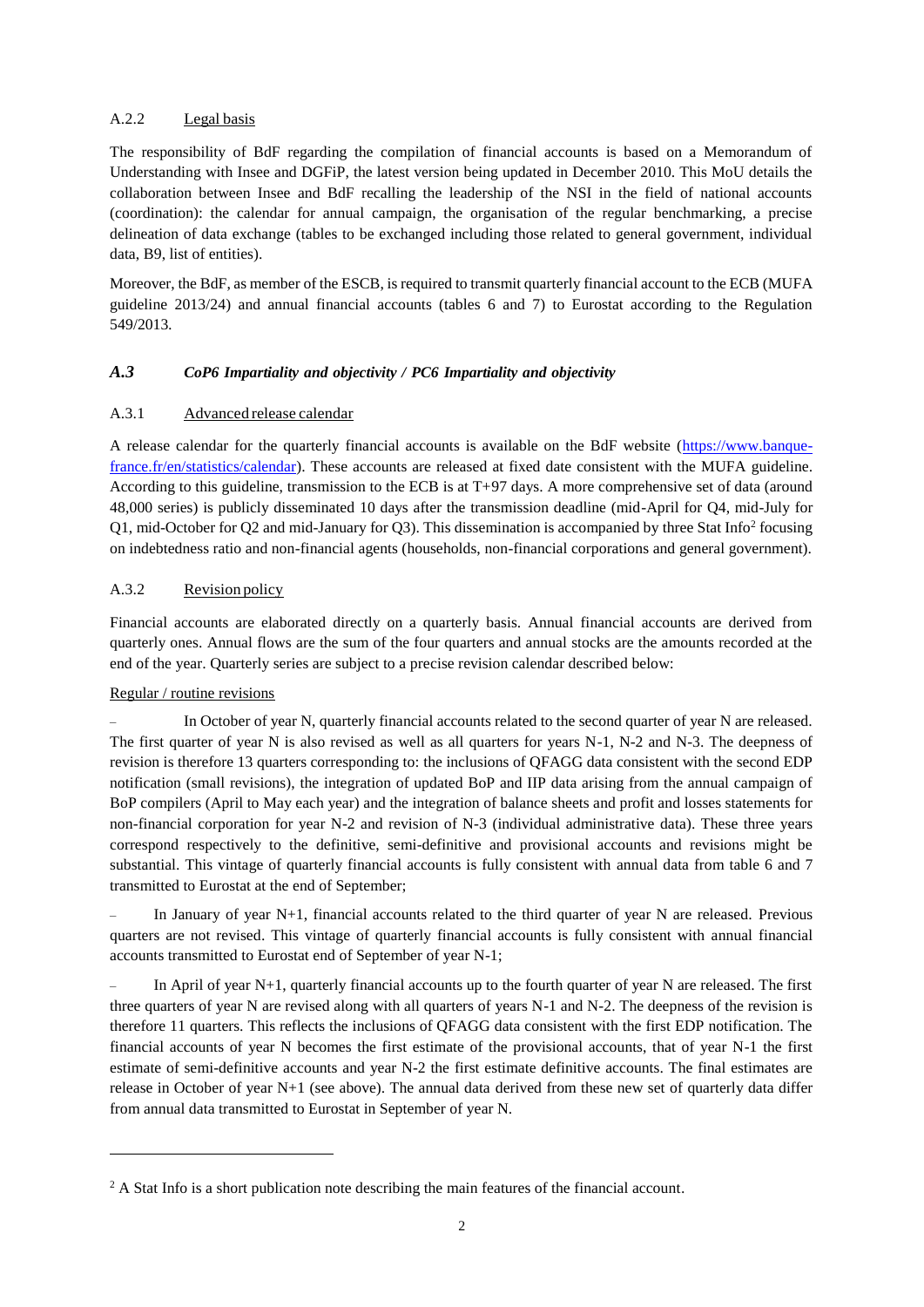In July of year  $N+1$ , quarterly financial accounts related to the first quarter of year  $N+1$  are released. Previous quarters are not revised. The annual data derived from these new set of quarterly data differ from annual data transmitted to Eurostat in September of year N.

#### Regular benchmark revisions / major revisions

– National financial accounts are subject to regular benchmark revisions coordinated by Insee (every five years) and major benchmark revisions (as ESA 2010 changeover). The last benchmark revision occurred in October 2018.

#### CMFB revision policy

The revision policy advised by the CMFB has not been implemented yet.

#### **B. STATISTICAL PROCESSES**

#### *B.1 CoP7 Sound methodology / PC7 Sound methodology*

#### B.1.1 General remarks

Financial accounts strictly follow the European legal framework (ESA2010, Regulation 549/2013). The first publication of annual data based on ESA 2010 took place end September 2014 for annual data (tables 6 and 7) to Eurostat and mid-October 2015 for quarterly data to the ECB (ECB guideline 2013/24, annual and quarterly data being consistent). A presentation of the methodology and data sources for the French financial accounts is available on the Banque de France website [\[https://www.banque-france.fr/en/statistics/savings-and-national-financial](https://www.banque-france.fr/en/statistics/savings-and-national-financial-accounts/financial-accounts/financial-accounts-and-financial-balance-sheets)[accounts/financial-accounts/financial-accounts-and-financial-balance-sheets\]](https://www.banque-france.fr/en/statistics/savings-and-national-financial-accounts/financial-accounts/financial-accounts-and-financial-balance-sheets).

#### B.1.2 Residency and territory

The application of residence principles in practice is in line with ESA 2010. For national account purposes, the French territory includes notably the French Overseas Departments (Guyana, Guadeloupe, Martinique, Réunion and Mayotte) but not some French Overseas Territories (French Polynesia, New Caledonia and the Wallis and Futuna Islands).

#### B.1.3 Institutional unit definition

Data collection and compilation are based on institutional units as defined in ESA2010.

#### B.1.4 Sectorisation & sector delimitation

The classification of institutional units into their appropriate institutional sectors strictly follows the principles and recommendations laid out in the ESA 2010. No deviation from these requirements occurs in the compilation/production process. The detailed sectoral breakdown is the same for both annual and quarterly frequencies.

In France all companies have an identification number (SIREN) and are registered in a database (Sirene, managed by Insee) with auxiliary variables such as legal category or NACE. This database is the common background used by Insee and BdF to work on: it is updated on a real time basis, and is open data. Institutional units not registered in Sirene are households.

In particular, the delineation of S13 (General government) is established by DGFiP. The split between S11 (nonfinancial corporations), S126 (financial auxiliaries) and S127 (captive financial institutions and money lenders) is based on administrative data from Insee about main activity, production, assets and number of employees of these corporations.

BDF is in charge of the delimitation of the rest of the financial sector (S12 except S126 and S127). One of the main source to do this delimitation is Regafi ("REGistre des Agents Financiers", "Financial firms register", https://www.regafi.fr/spip.php?rubrique3). This register contains companies authorised by ACPR to carry on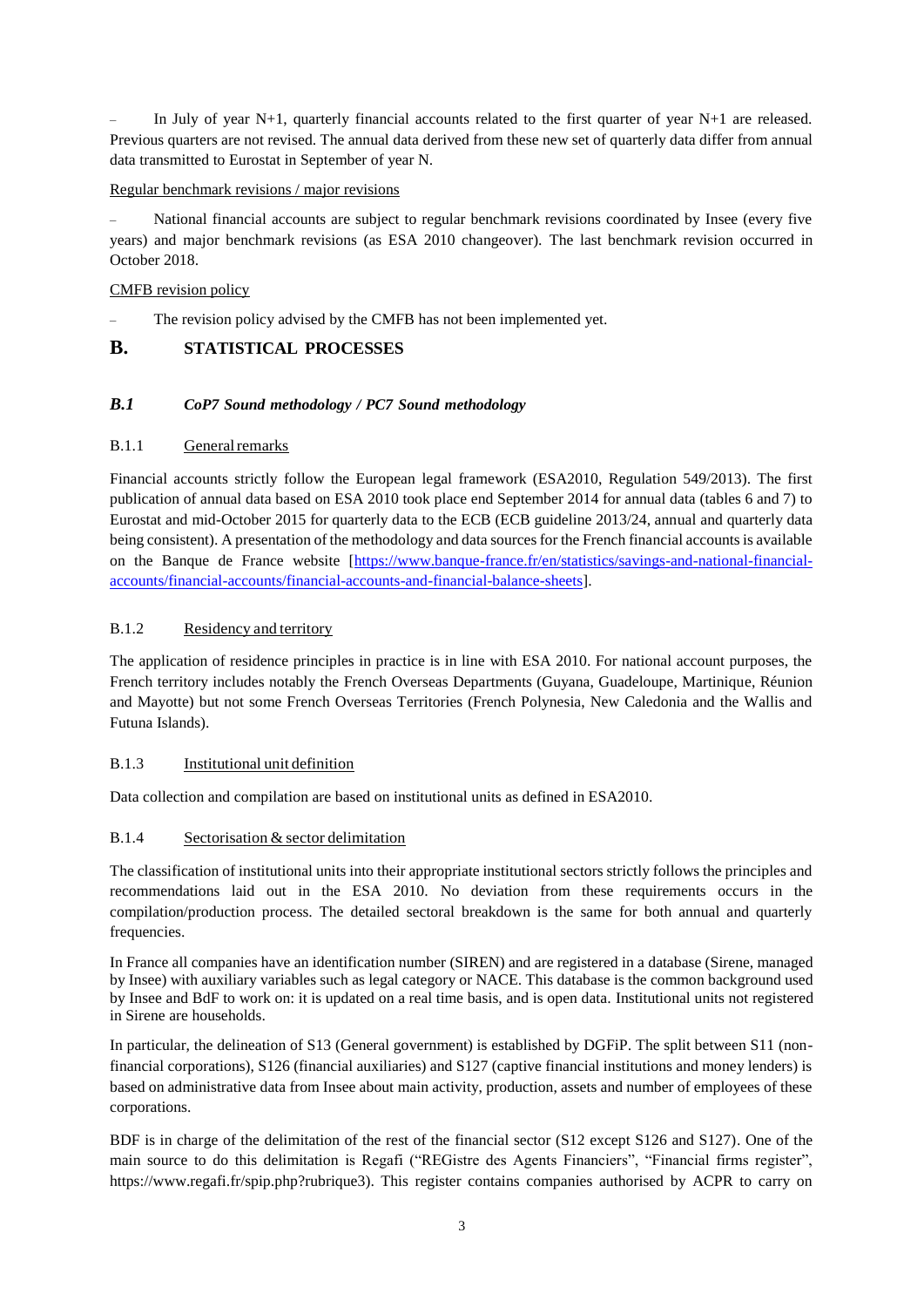banking activities, electronic money, financial services or payment services under the monetary and financial regulation. Regafi is updated on a real time basis.

#### B.1.5 Instrument identification

Financial transactions and positions are classified into their appropriate financial instrument in accordance with the principles and recommendations of ESA 2010.

#### B.1.6 Valuation, including derivation of transactions and other flows

Consistent with ESA2010 principles, transactions are valued at the price at which they occur. The outstanding amounts of financial assets and liabilities are valued at current prices and shown for the same value under assets and liabilities. Outstanding deposits and loans are recorded at their nominal value. If the nominal value is denominated in a foreign currency, it is converted into the domestic currency on the basis of the rate of exchange on the date in question. Listed securities, i.e. bonds, listed shares and investment funds, appear at their market value. Unlisted company shares are valued by applying the stock market capitalization/own funds ratio observed for listed companies in the same sector with a 25% discount for their lower liquidity. "Other equity", including in particular shares in private limited companies, is valued on the basis of the book value (own funds).

In the French compilation system of financial accounts, two main groups of instruments are considered and treated specifically for valuation.

On the one hand, information on other changes in volume and on transactions is available for monetary gold and SDRs, currency and deposits, loans, insurance, pension and standardized guarantee schemes (excepting life insurance and pension entitlements), financial derivatives and employee stock options and other accounts receivable/payable. For these instruments, other changes in volume – respectively transaction – derives by reconciling from information available on stock, valuation and transaction – respectively other changes in volume. In both cases, information on valuation is available when needed (e.g. valuations coming from BSI, Investment funds statistics, Insurance companies' statistics) or at least estimated (e.g. valuation for financial derivatives calculated by counterpart sector). At the end of these treatments, consistency checks on reconciliation are performed with sources where all natures are available – stock, transaction, other flow, valuation (Central bank balance sheet, QFAGG, B.o.P and dedicated data on non-financial corporations). Depending on gaps remaining, other flows are readjusted.

On the other hand, valuation results from reconciliation for debt securities and equity before any further adjustments (information being available on stocks, transactions and other flows). One exception is related to money market fund shares/units: in this case, treatments depend on the reference sector. Valuation (asset side) is calculated only for the following sectors: non-monetary market investment funds, insurance corporations, general government and the RoW. Otherwise, valuation is zero and reconciliation is made on transaction. In both cases (general or exception), all valuation series are compared to specific benchmarks (based on market indexes). Adjustments induced are allocated neither on liability side, nor on reference sectors as general government, RoW and non-financial corporations. Eventually, on the asset side of non-financial corporations, valuation of money market fund shares/units results from horizontal consistency.

#### B.1.7 Time of recording (accrual accounting)

Interest income is recorded on an accrual basis with the instrument on which they accrue.

#### B.1.8 Coverage gaps

Loans between households are not covered due to data availability. In Securities Holdings Statistics, resident's holdings (F511, F52 and F33) managed by non-resident custodians outside Euro Area are not recorded. More generally, B.o.P and I.I.P. statistics are used to derive most households cross-border transactions and/or positions; most coverage gaps here have an impact on financial accounts quality. For more information, see CMFB Template for national reports on statistics underlying the MIP – B.o.P / I.I.P. statistics.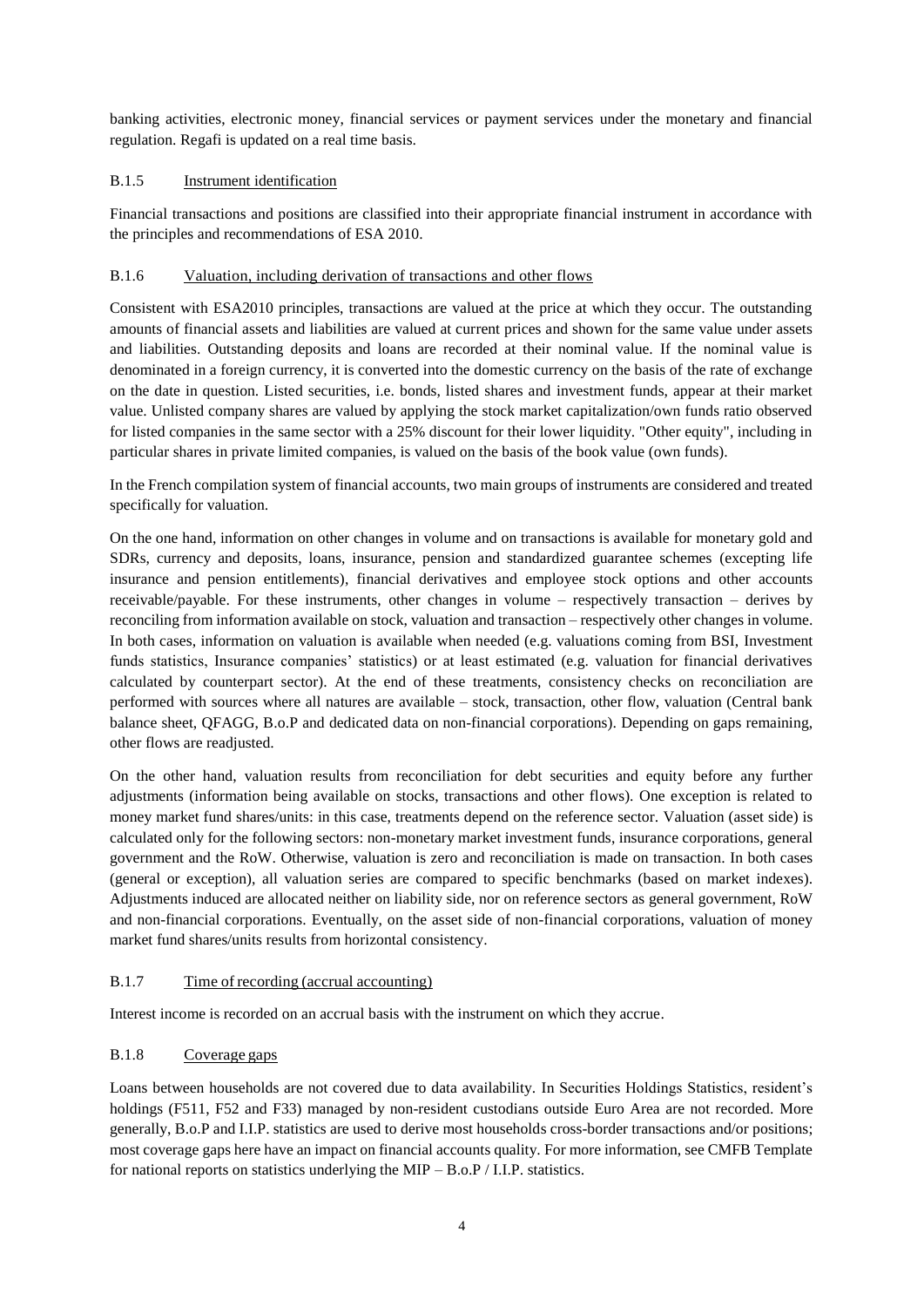#### B.1.9 Non-consolidation/Consolidation atsectorallevel - As required under the ESA 2010 Transmission programme (Tables 6 and 7)

Both transactions and positions are compiled on a consolidated and a non-consolidated basis in the annual financial accounts (annual accounts are elaborated on a who-to-whom basis). On a quarterly basis all instruments but debt securities and shares (including other equities) are only compiled on a non-consolidated basis. Nevertheless, since October 2015 who-to-whom data for all financial instruments (but unlisted shares and other participations) are elaborated on a quarterly basis and disseminated to ECB.

Table 6 and 7 transmitted to Eurostat are fully consistent with Regulation 549/2013 both in terms of requested series (consolidated / non-consolidated) and their corresponding time span (from 1995 onwards), with the exception of the flows, the valuations and the changes of volume for the year 1995.

#### B.1.10 Specific issues for instruments covered by MIP indicators

As explained in B.2.3, the portion of loans not related to MFI and BoP statistics relies on estimates based on time series methods as balance sheet data for non-financial corporations are available with an 18 months lag. During this 18 months' time lag, transactions are extrapolated by taking them equal to the average of the last 3 years available. This specific issue affects only the non-consolidated private sector debt indicator as mostly related to inter-company loans.

### B.1.11 Other major deviation not listed above

None.

### *B.2 CoP8 Appropriate Statistical procedures / PC8 Appropriate Statistical procedures*

#### B.2.1 Data source map

See table on the next page

### B.2.2 Description of procedures and methods (brief overall description, to clarify the data source map)

The bulk of data used are available on a quarterly basis and the compilation process relies on the so-called building blocks approach. Government sector data comes from QFAGG and are left unchanged. Financial sector data arise mainly from MFI balance sheet statistics, investment funds' statistics, insurance corporations' statistics, financial vehicle corporations' statistics and balance of payment statistics. Specific data source dedicated to securities and listed shares (SHS/SEC) are also used. For some sectors or couples of sector and instrument, data sources don't belong to building blocks. Regarding non-financial corporations, additional information is obtained through fiscal files, administrative reports and other information collected by the General Directorate Services to the Economy and Branch network activity. The 'NFC' key in the data source map is referring to these annual statistics, based on an administrative repertory managed by Insee, whereby each corporation created has to register no matter its legal status (information on sectorisation and balance sheet). There are yet no pension funds in France.

#### Focus: overall description for OFIs (S12O)

The accounts of OFIs are compiled with counterpart data information (MFI, IC, QFAGG, BoP, IF) when relevant; with data dedicated to securities and listed shares (SHS, SEC); and for the remaining items with specific data collections ('OFI' key in the data source map):

S125 A (Financial vehicle corporations engaged in securitization transactions): securitization vehicles are required to report their accounting position to the Banque de France every quarter

– S125\_B (Security and derivative dealers): "Entreprises d'investissement" (investment firms) are subject to similar reporting constraints than deposit-taking corporations

S125 C (Financial corporations engaged in lending): annual accounts of "Action Logement Services"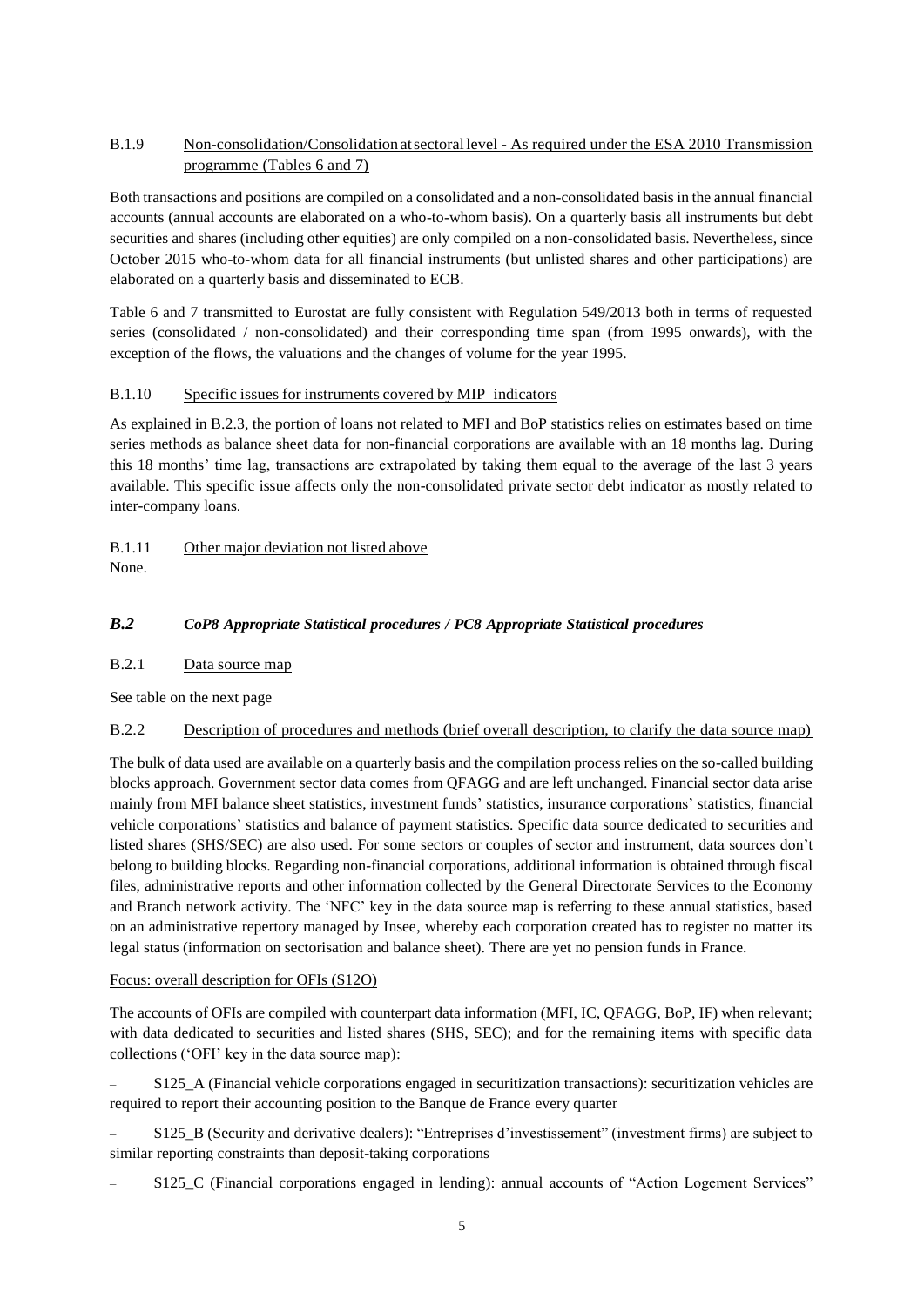(French inter-branch committee for housing construction) are publicly available. "Sociétés de caution mutuelle" (Mutual guarantee firms) have quarterly reporting obligations.

– S126 (Financial auxiliaries) and S127 (Captive financial institutions): the administrative repertory managed by Insee (see above and B.1.4) covers S126 and S127 sectors besides S11 sector.

A presentation of the methodology and data sources for the French financial accounts is available on the Banque de France website [\[https://www.banque-france.fr/en/statistics/savings-and-national-financial-accounts/financial](https://www.banque-france.fr/en/statistics/savings-and-national-financial-accounts/financial-accounts/financial-accounts-and-financial-balance-sheets)[accounts/financial-accounts-and-financial-balance-sheets\]](https://www.banque-france.fr/en/statistics/savings-and-national-financial-accounts/financial-accounts/financial-accounts-and-financial-balance-sheets).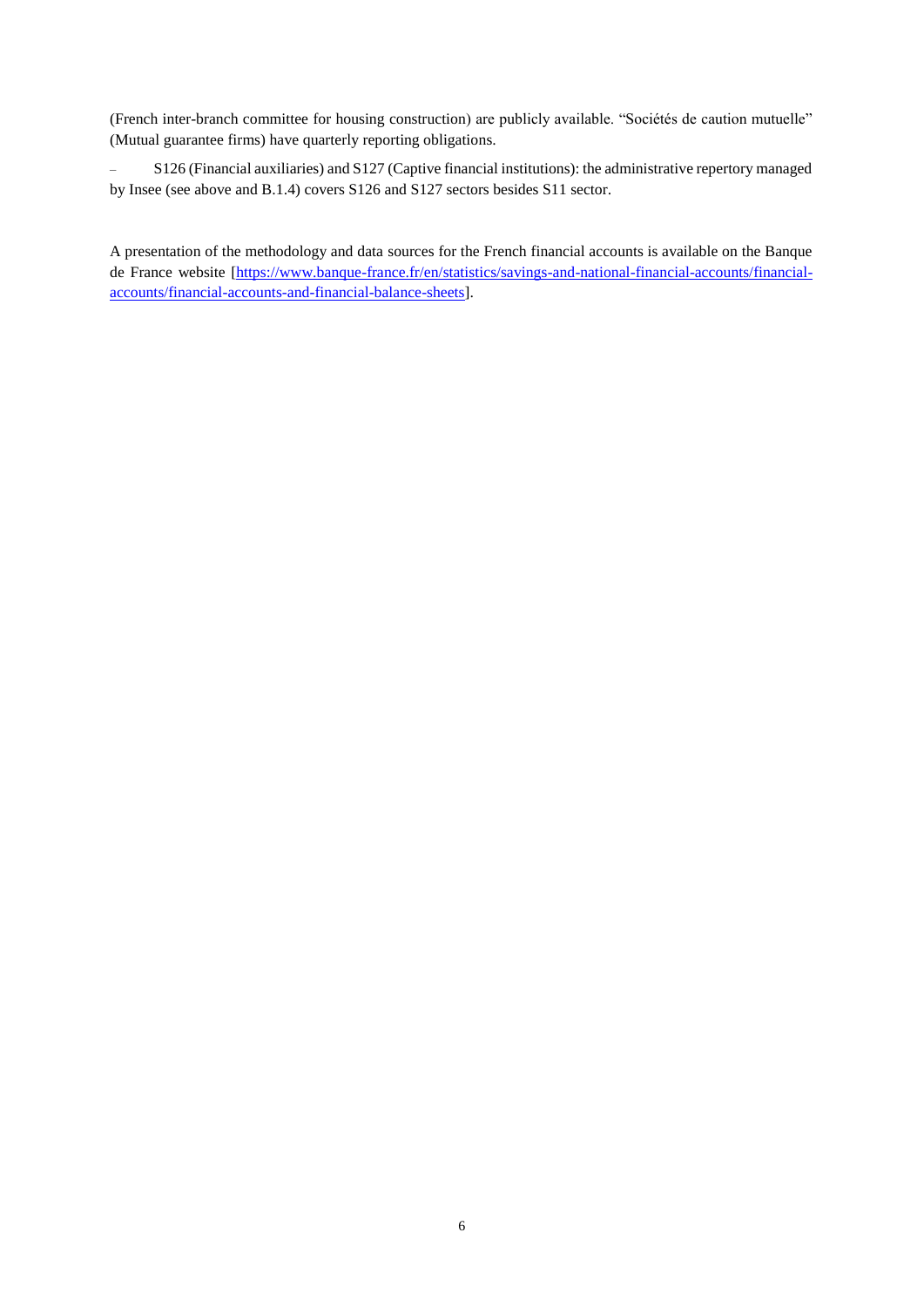Data source map for financial accounts<br>Please insert the main data sources (maximum of 3 sources, most important first) used for the financial accounts for all cells (assets and liabilities, instrument/sector combination)

|                 | Map of main data sources                                       |                |             |             |            |              |      |                            |                       |                                          |                |             |            |                          |                 |      |              |                        |                    |                  |                                                                       |
|-----------------|----------------------------------------------------------------|----------------|-------------|-------------|------------|--------------|------|----------------------------|-----------------------|------------------------------------------|----------------|-------------|------------|--------------------------|-----------------|------|--------------|------------------------|--------------------|------------------|-----------------------------------------------------------------------|
|                 | Country:                                                       | FR             |             |             |            |              |      |                            |                       |                                          |                |             |            |                          |                 |      |              |                        |                    |                  |                                                                       |
|                 | Name of institution:                                           | <b>BDF</b>     |             |             |            |              |      |                            |                       |                                          |                |             |            |                          |                 |      |              |                        |                    |                  |                                                                       |
|                 | Year:                                                          | 2018           |             |             |            |              |      |                            |                       |                                          |                |             |            |                          |                 |      |              |                        |                    |                  |                                                                       |
|                 |                                                                | Assets         |             |             |            |              |      |                            |                       |                                          | Liabilities    |             |            |                          |                 |      |              |                        |                    |                  |                                                                       |
|                 |                                                                | <b>S11</b>     | S12K        | S124        | S12O       | S128         | S129 | S13                        | $S14+$<br>S15         | S <sub>2</sub>                           | <b>S11</b>     | S12K        | S124       | S <sub>12</sub> O        | S128            | S129 | S13          | $S14+$<br>S15          | S <sub>2</sub>     |                  | Key for data sources and calculation/estimations:                     |
|                 |                                                                | <b>NFCs</b>    | <b>MFIs</b> | <b>IFs</b>  | OFIs       | IC           | PF   | Gov                        | $HH+$<br><b>NPISH</b> | <b>RoW</b>                               | <b>NFCs</b>    | <b>MFIs</b> | <b>IFs</b> | OFIs                     | IC              | PF   | Gov          | $HH+$<br><b>NPISHs</b> | <b>RoW</b>         | $_{\rm{NFC}}$    | Non-financial corporation balance<br>sheets (see B.2.2)               |
| F11<br>F12      | Monetary gold<br><b>SDRs</b>                                   |                | MFI<br>MFI  |             |            |              |      | $\overline{0}$<br>$\Omega$ |                       |                                          |                | MFI         |            |                          |                 |      | $\Omega$     |                        | $*$ BoP<br>$*$ BoP | <b>MFI</b><br>IF | MFI balance sheet statistics<br>Investment fund statistics            |
|                 |                                                                | *              | MFI         |             |            | $\Omega$     |      | <b>OFAGG</b>               | $\ast$                | BoP                                      |                | MFI         |            |                          |                 |      | $\Omega$     |                        | BoP                | OFI              | Other financial institution                                           |
| F21             | Currency                                                       | <b>MFI</b>     | MFI         |             | <b>MFI</b> | <b>MFI</b>   |      |                            |                       | $*$ BoP                                  |                | MFI         |            |                          |                 |      |              |                        | BoP                |                  | statistics(see B.2.2)                                                 |
| F22             | Deposits, transferable                                         |                |             | <b>MFI</b>  |            |              |      | <b>OFAGG</b>               | <b>MFI</b>            |                                          |                |             |            |                          |                 |      | <b>OFAGG</b> |                        |                    | IC               | Insurance corporations statistics<br>Quarterly financial accounts for |
| F <sub>29</sub> | Deposits, other                                                | <b>MFI</b>     | <b>MFI</b>  | MFI         | <b>MFI</b> | <b>MFI</b>   |      | <b>OFAGG</b>               | <b>MFI</b>            | $*$ MFI                                  |                | MFI         |            |                          |                 |      | QFAGG        |                        |                    | <b>OFAGG</b>     | general government                                                    |
| F <sub>3</sub>  | Debt securities                                                | <b>SHS</b>     | $*$ MFI     | IF          | <b>SHS</b> | IC           |      | <b>OFAGG</b>               | <b>SHS</b>            | BoP                                      | <b>SEC</b>     | <b>SEC</b>  | $\Omega$   | <b>SEC</b>               | <b>SEC</b>      |      | QFAGG        | $\Omega$               | BoP                | BoP              | Balance of payments and<br>international investment position.         |
| F <sub>4</sub>  | Loans                                                          | <b>BoP/NFC</b> | MFI         | $*$ IF      | $*$ OFI    | IC           |      | QFAGG                      | na                    | $*$ BoP                                  | MFI/BoP/NFC    | MFI         | <b>MFI</b> | <b>MFI</b><br><b>NFC</b> | MFI             |      | <b>OFAGG</b> | MFI                    | BoP                | <b>SEC</b>       | Securities issues statistics                                          |
| F511            | Listed shares                                                  | $*$ SHS        | <b>MFI</b>  | IF          | <b>SHS</b> | IC           |      | <b>OFAGG</b>               | $*$ SHS               | BoP                                      | <b>SEC</b>     | <b>SEC</b>  | $^{\circ}$ | <b>SEC</b>               | <b>SEC</b>      |      | $\Omega$     | $\Omega$               | BoP                | <b>SHS</b>       | Securities holdings statistics                                        |
| F512            | Unlisted shares                                                | $^\ast$ NFC    | MFI         | IF          |            | IC           |      | <b>OFAGG</b>               | $\ast$                | BoP                                      | <b>NFC</b>     | MFI         | $\Omega$   | OFI/<br><b>NFC</b>       | IC              |      | $\mathbf{0}$ | $\theta$               | BoP                |                  |                                                                       |
| F519            | Other equity                                                   | $^\ast$ NFC    | MFI         | $_{\rm IF}$ |            | IC           |      | <b>OFAGG</b>               | $\ast$                | BoP                                      | BoP/NFC        | MFI         | $\Omega$   | OFI/<br><b>NFC</b>       | $\rm{IC}$       |      | <b>OFAGG</b> |                        | BoP                | $\overline{0}$   | known to be zero (e.g. if concept<br>does not exist)                  |
| F52             | Investment fund shares/units                                   | $*$ SHS        | MFI         | IF          | IF         | IC           |      | <b>OFAGG</b>               | $*$ SHS               | BoP                                      |                | MFI         | IF         |                          |                 |      |              |                        | BoP                | na               | not available, estimation not<br>meaningful                           |
| F61<br>F62      | Non-life insurance techn, res.<br>Life insurance and annuities | ${\rm IC}$     | IC          |             | IC         | IC           |      | QFAGG                      | IC<br>IC              | $\ensuremath{^*\mathrm{BoP}}$<br>$*$ BoP |                |             |            |                          | IC<br>$\rm{IC}$ |      |              |                        |                    |                  |                                                                       |
| F63-<br>F65     | Pension entitlements                                           | IC             |             |             |            |              |      |                            | IC                    | BOP                                      | <b>NFC</b>     |             |            | $\Omega$                 | IC              |      | <b>OFAGG</b> | $\theta$               |                    |                  |                                                                       |
| F66             | Standardised guarantees                                        |                |             |             | $\Omega$   | $\mathbf{0}$ |      |                            | *OFAGG                |                                          |                |             |            |                          | IC              |      | <b>OFAGG</b> |                        |                    |                  |                                                                       |
| F7              | Financial derivatives                                          |                | MFI         | IF          | OFI        | ${\rm IC}$   |      | <b>OFAGG</b>               |                       | BOP                                      |                | MFI         | IF         | OFI                      | IC              |      | <b>OFAGG</b> |                        | $*$ BoP            |                  |                                                                       |
| F81             | Trade credits and advances                                     | BoP/NFC        |             | IE          | OFI        |              |      | <b>OFAGG</b>               | $\ast$                | BoP                                      | <b>BoP/NFC</b> | <b>NFC</b>  |            |                          | <b>NFC</b>      |      | <b>OFAGG</b> |                        | BoP                |                  |                                                                       |
| F89             | Other accounts excl. F81                                       | *## NFC<br>IF  | ## MFI      | IE          | OFI        |              |      | <b>OFAGG</b>               | $*$ ## NFC IF         | ## BoP                                   |                | MFI         | *IF        | OFI                      |                 |      | <b>OFAGG</b> |                        | BoP                |                  |                                                                       |

k with the section of the section instrument with the sector (assets or liabilities) where source is available, but most likely adapted to achieve horizontal consistency.<br>\*\* Pure residual calculation as no source data for

Different source and/or adjustment for transactions (if applicable):<br>
# For transactions main source is BoP

# For transactions main source is BoP<br># Transactions partially adjusted to imp

Transactions partially adjusted to improve ("vertical") consistency with non-financial accounts B9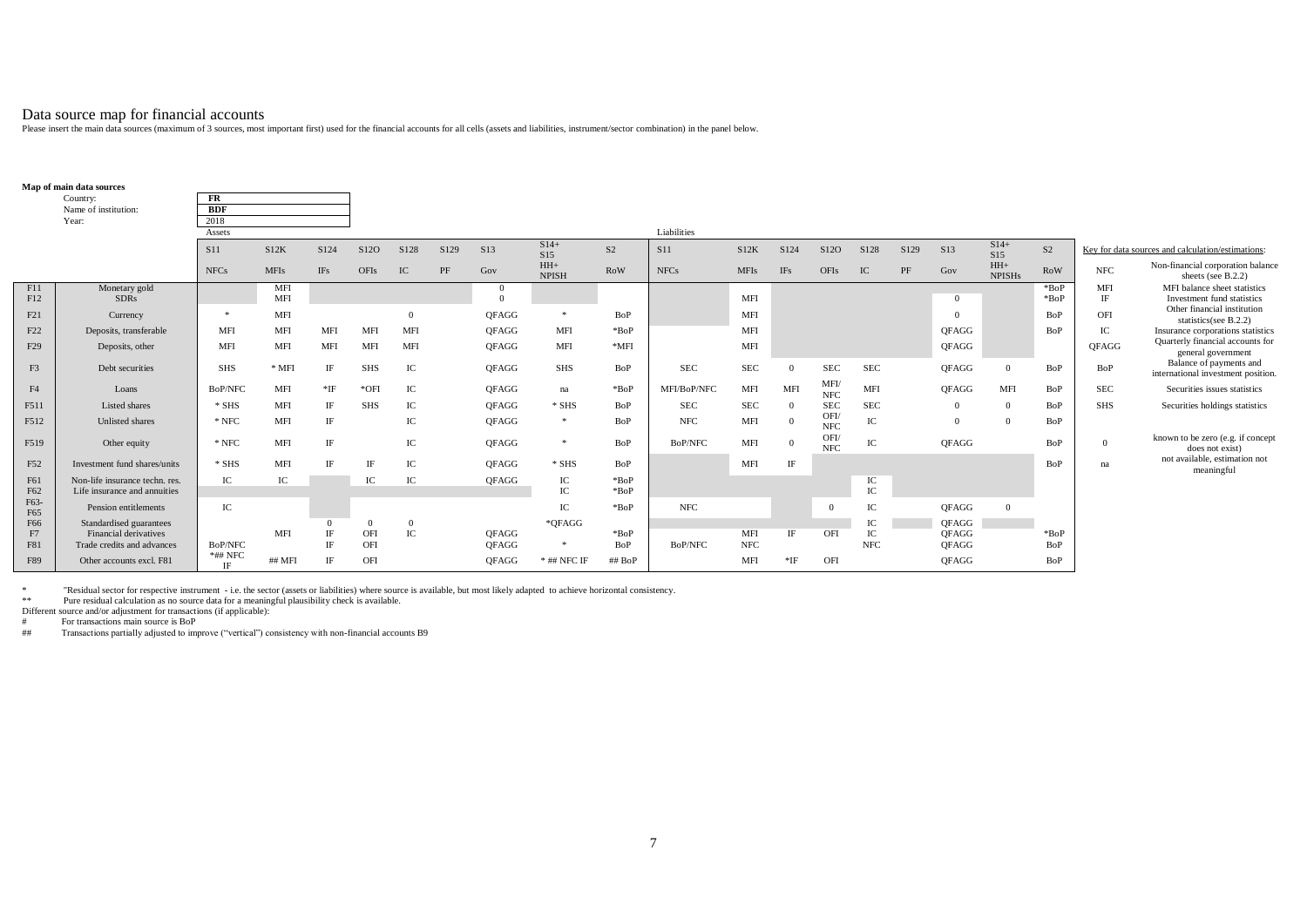#### B.2.3 Estimation of missing data

Most of the sources used for French Financial accounts are now available both on a timely basis and on a quarterly frequency. There are nevertheless, some exceptions: inter-company loans and corporate trade credit, on the one hand, and unquoted and other participations, on the other hand.

Regarding loans, quarterly timely and robust information is available from building blocks: Mostly MFI and BoP (direct investment in other operation). For the portion of loans not related to financial intermediaries or BoP, mostly intercompany loans, use is made of individual balance sheet data. These data are only available on an annual basis with a lag of 18 months (see point related to the revision process).

For Corporation trade credits, data are available in general from BoP, QFAGG on a quarterly basis. Similarly to intercompany loans, annual balance sheet data for non-financial corporations (NFC) are used with the same disaggregation and projection methods (see below).

Both for NFC inter-company loans and trade credit, the annual amounts are known on an annual basis until year N-2. For the amounts of N-1 and N, transactions are extrapolated by taking them equal to the average of the last 3 years available.

Unquoted and other participations are not covered by securities statistics, neither regarding issuance (SEC) nor holding (SHS). The outstanding amount of liabilities at market value are derived from book values (for NFC, MFI, IC, OFI) using specific assumptions as described in B.1.6 on valuation. Book values are often available only on an annual basis. Estimated annual market values are therefore disaggregated from years to quarters and the missing year (provisional accounts) is estimated using stock market price indexes for unquoted shares and time series methods (no indicators) for other participations. Note that transactions regarding unlisted shares and other equities (on the liability side) are known from an administrative monthly report (data collected by General Directorate Services to the Economy and Branch network activity of the BdF, see B2.2).

#### B.2.4 Balancing procedures (horizontal and vertical)

#### *Horizontal balancing*

For instruments ranging from F3 and F5, priority is given to the liability side implying that these figures never depart from primary sources unless errors / inconsistencies are detected. As to the assets side, compilers try to stick to data contained in building blocks. Therefore, for holding of listed shares and debt securities, figures can depart from that of SHS to ensure that total issuance equals total holdings as priority is given to other primary sources (MFI, IC….). Residual sectors ensuring horizontal consistency are in general deposit taking corporations for debt securities, and non-financial corporations for listed shares and investment fund shares/units. For unlisted shares and other equities, prominence is also given to the liability side. On the holding side, the grouping of households and non-financial corporations is considered as a residual sector to ensure horizontal consistency. The split between households and non-financial corporations is carried out with information from the central balance sheet office.

For the other financial instruments (F1/F2/F4/F6/F7/F8), data are collected on a who-to-whom basis. Horizontal balancing is achieved by setting priorities between data sources and imposing the selected source to the two sides of the transaction or exposure (reflection).

#### *Vertical balancing*

Other account payable/receivables is in general used to achieve vertical consistency if adjustment appears reasonable. The adjustment, if any, follows the following stepwise approach: RoW vis-à-vis MFI, MFI vis-à-vis NFC and households, and NFC vis-à-vis households. This stepwise approach ensures that the previous horizontal balancing remains consistent, as both forms of balancing are done simultaneously.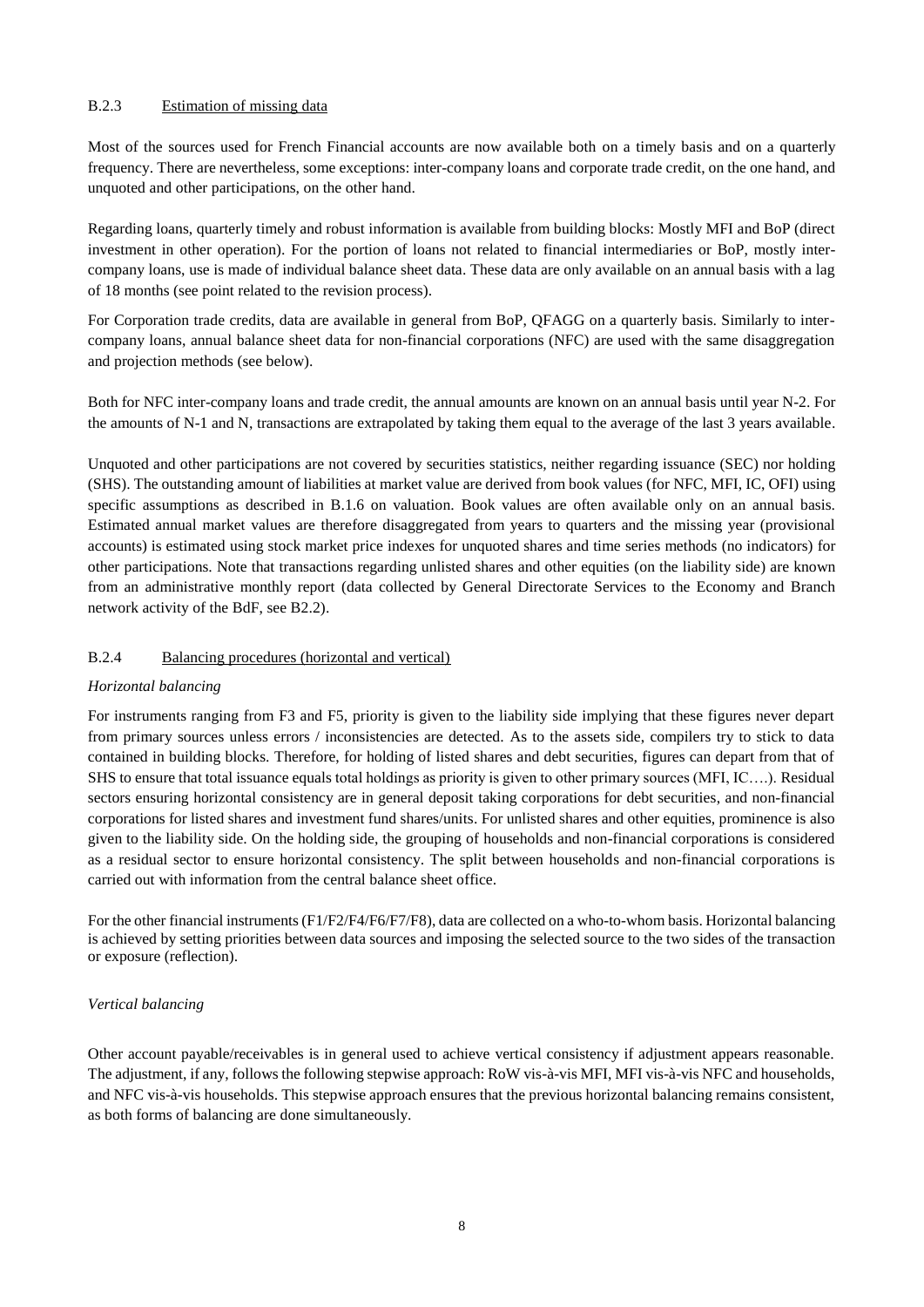#### B.2.5 Methods to align quarterly and annual data

Annual financial accounts data are necessary consistent with quarterly financial accounts as the former are derived from the latter. As mentioned above (B.2.3), when data sources (or estimates) are only available on an annual basis, statistics method are used to derive quarterly profiles, as the compilation system is based on the quarterly frequency.

## **C. STATISTICAL OUTPUT**

#### *C.1 CoP11 Relevance / PC11 Relevance*

At (i) international level the statistics are part of the 'Special Data Dissemination Standard' and the 'Special Data Dissemination Standard Plus' of the IMF and are required for IMF 'Article IV consultations' of the EU Member States. Under the leadership of IMF, FSB and OECD, the G20 Data Gaps Initiative includes the dissemination of financial accounts and balance sheets (recommendation II.8).

In (ii) the EU, they are part of the 'scoreboard' of the macroeconomic imbalances procedure (MIP), and support the assessment of vulnerabilities and interconnectedness for financial stability purposes by the European Systemic Risk Board (ESRB, see its 'risk dashboard'). For the euro area, financial accounts statistics support the Eurosystem in its tasks to define and implement the single monetary policy.

At national level, they are disseminated to Insee and are used by various bodies (Conseil d'Analyse Économique –Council of Economic Analysis–, Conseil d'Orientation des Retraites –Pensions Advisory Council–, Cour des Comptes –Public finances watchdog–…) for policy purposes / structural analysis (wealth analysis, portfolio shift, banks profitability…).

#### *C.2 CoP12 Accuracy and reliability / PC12 Accuracy and reliability (including stability)*

#### C.2.1 Accuracy and reliability

– The quarterly financial accounts benefit from numerous guarantees of consistency and quality (see also C.4.1): the produced series are validated together with, where necessary, the suppliers of source data. The validation tools check the consistency of data of the last vintage vis-à-vis the previous one for transaction, stocks and valuation.

– The "economic significance" of data underlying sensitive aggregate (such as indebtedness, household financial acquisition of assets for instance) are checked.

– NCB have also to transmit to the ECB metadata file displaying revisions from the previous vintage and to comment on these revisions. In terms of quantitative assessment of the reliability of financial accounts, an exercise is carried out once a year by the ECB for the quarterly financial accounts quality reports. BdF carried out in 2010 a study (in English and available if necessary) assessing the reliability of early estimates (presented at the WG-FA).

#### C.2.2 Internal consistency

Quarterly financial accounts are compiled within a consistent framework. All instruments except shares and other equities and debt securities are built on a who-to-whom basis. Thus, by construction there are no discrepancies between assets and liabilities. At the beginning of the compilation process, primary data are checked and notably the stock / flow consistency and eventually reconciliation is made by financial accounts compilers with primary statistics providers. At the end of the compilation process, quarterly financial accounts and annual financial accounts are fully internally consistent. Routine and internal checks are always launched before vertical adjustments are made (if needed). As BdF provides a more detailed dataset than those required by both Eurostat and the ECB, internal consistency checks (provided by both institutions) are also carried out on the dataset to be transmitted. Overall, across various datasets transmitted or published, financial accounts are internally consistent as the various items (outstanding amounts, transaction flows, valuations and other volume changes) are reconciled, and the assets and the liabilities are balanced for each type of financial instruments.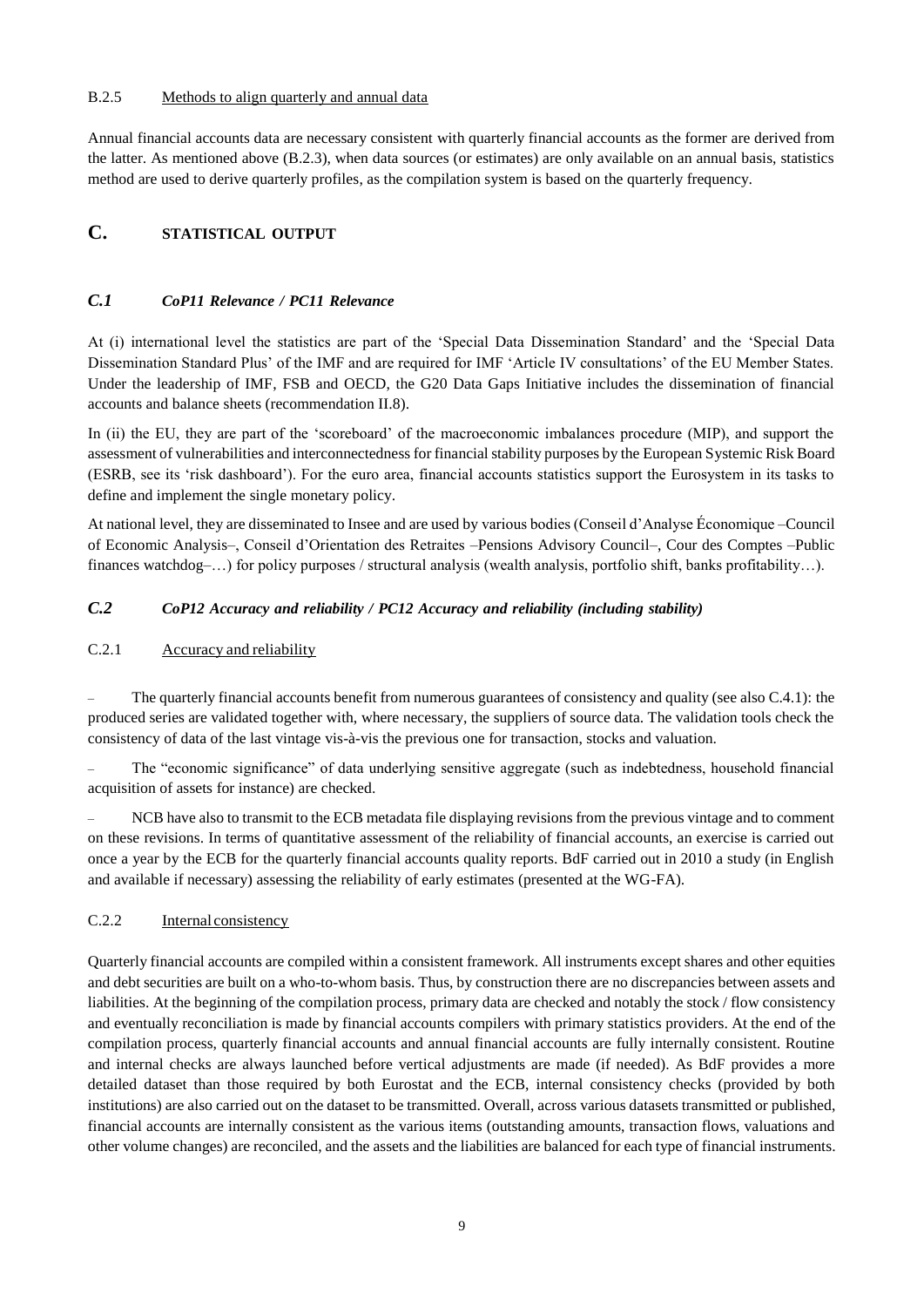#### *C.3 CoP13 Timeliness and punctuality / PC13 Timeliness (including punctuality)*

#### C.3.1 National requirements

Quarterly data publication at national level occurs around 107-110 after the end of the reference quarters [see publication calendar here: [https://www.banque-france.fr/en/statistics/calendar.](https://www.banque-france.fr/en/statistics/calendar) It follows the ECB regular transmission (T+97 after the reference quarter) and corresponds also to the on-line release of two publications accompanying detailed data: one regarding the indebtedness ratio for non-financial private agents [\[link\]](https://www.banque-france.fr/en/statistics/loans/debt-and-securities/debt-ratios-intitutional-sectors-international-comparisons) and the other one detailing transactions and stocks for non-financial agents [\[link\]](https://www.banque-france.fr/en/statistics/savings-and-national-financial-accounts/financial-accounts/financial-accounts/financial-accounts-non-financial-sectors). A dedicated publication related to household saving and wealth is available two weeks after the T+97 transmission to the ECB  $[\text{link}]$ . Annual data are transmitted to Insee right after the Eurostat transmission (end September).

#### C.3.2 International requirements

Banque de France sends data to the ECB, Eurostat, and the IMF following the internationally agreed deadlines / commitments / regulations and guidelines:

- Eurostat: In the EU, the ESA 2010 transmission programme requires reporting of annual data at T+9 months.
- ECB: The quarterly data requirements of the ECB are T+85 days (for compilation of euro area aggregates only) and T+97 days (national data).
- IMF: Quarterly financial accounts are required as part of SDDS Plus. They are transmitted at T+4 months.
- OECD: Data Gaps Initiative time series are provided to OECD at T+4 months for quarterly data and T+9 monts for annual data.

#### *C.4 CoP14 Coherence and comparability / PC14 Consistency and comparability*

#### C.4.1 External consistency

Consistency with vis-à-vis main building blocks is systematically checked and assessed at the end of the production round. Synthetic excel spreadsheets (these tables can be provided if necessary) are filled detailing differences between quarterly financial accounts and BSI, IF, IC, BoP, QFAGG and SEC databases to ensure that they do not arise from reasons other than methodological. Data could depart from building blocks if they are methodological reason or if national compilers adjust the building block data (error correction, balancing, weak primary data). Regardless of methodological discrepancies, data are consistent with MFI balance sheets statistics, QFAGG, IC, IF and SEC statistics. For BoP they are consistent for selected items (FDI and portfolio investment) but are different for other investment.

Regarding vertical consistency, for the time being, there is no formal reconciliation policy in France. B9 discrepancies are checked every quarter and eventually corrected (financial accounts correction). A thorough investigation is carried out by BdF every year before annual data are transmitted to Eurostat. Financial and non-financial accounts are consistent only for the government sector; excepting for this particular sector, accounts are elaborated in an integrated manner. A quantitative and qualitative review of vertical consistency is provided by the ECB in the WG-FA quality report.

#### C.4.2 "Time" and back data consistency

Back data in ESA 2010 (and in previous base) are available from 1995 Q4 onwards for stock and 1996Q1 onwards for flows. Breaks in time series, notably by the evolution of data collection system, have also been corrected in the new backdata sets as far as possible. However some breaks have occurred when changes could not be reconstructed backwards due to the lack of data. This is the case, for example, for insurance corporation statistics following the Solvency II methodological changes in data collection. Please note the so-called base 2000 back data have been compiled back to 1977 Q4 for flows and 1978 Q1 for stock. These long times series are available on the BdF website: [https://www.banque-france.fr/en/statistics/savings/financial-accounts/financial-accounts-and-financial-balance-](https://www.banque-france.fr/en/statistics/savings-and-national-financial-accounts/financial-accounts/financial-accounts-and-financial-balance-sheets/national-financial-accounts-time-series)

[sheets/national-financial-accounts-time-series](https://www.banque-france.fr/en/statistics/savings-and-national-financial-accounts/financial-accounts/financial-accounts-and-financial-balance-sheets/national-financial-accounts-time-series)